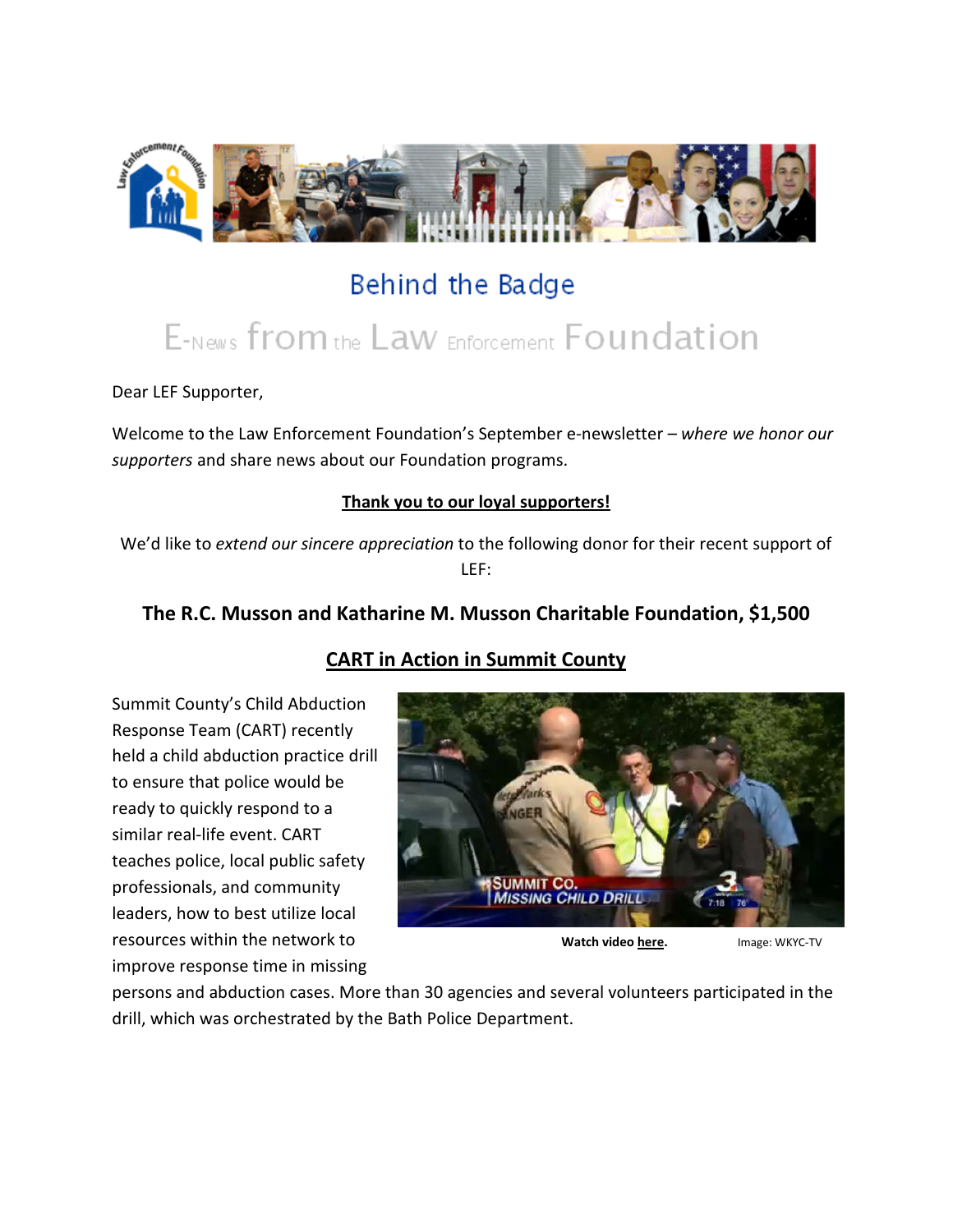The realistic drill was complete with an alarming story line—a search for a missing girl from a local school—a search and rescue enactment, and mock interview sessions with the media. Click [here](http://www.wkyc.com/news/story.aspx?storyid=256249) to watch news coverage of the drill.

Ohio CART was established in 2006 to provide a collaborative law enforcement response with community resource support *to assist the local jurisdiction with the search and rescue of the missing child or mentally ill elderly adult.* The CART program was redesigned early in 2012 and with an emphasis on building relationships with non-law enforcement organizations and community members. Target groups include hospitals, victim's advocates, local volunteer search and rescue groups, and representatives from the prosecutors' offices. This expansion strengthens the local network, increasing the likelihood of reuniting missing individuals with their families.

Ohio CART training is offered exclusively by the Law Enforcement Foundation. For more information on CART, visit the [LEF Web site.](http://www.lef-oh.org/carthm.html)

#### **Chief Kim Jacobs, CLEE Joins the LEF Board of Trustees**

The Law Enforcement Foundation is proud to announce the addition of its newest board member, Chief Kimberley Jacobs, CLEE, Columbus Division of Police. A trailblazer in the law



**Chief Kimberley Jacobs, CLLEE Image: Columbus Division of Police**

enforcement community, Chief Jacobs became the first female police officer in Columbus when she joined the Columbus Division of Police in October, 1979. She was later promoted to Sergeant in 1987, Lieutenant in 1991, Commander in 1995, Deputy Chief in 2009, and again in 2012, becoming the first female Chief of Police in the Columbus Division of Police.

During her 33-year career in law enforcement, Chief Jacobs has made significant contributions to the Columbus Division of Police and her surrounding community. She has worked to improve the operations and instruction of the Columbus Police Academy and assisted with the planning and implementation of the Columbus Citizen Police Academy, which teaches citizens about their role in Community

Oriented Policing. Additionally, her work to reorganize the department's Internal Affairs operation enabled the department to investigate all citizen complaints, improving law enforcement/citizen relations.